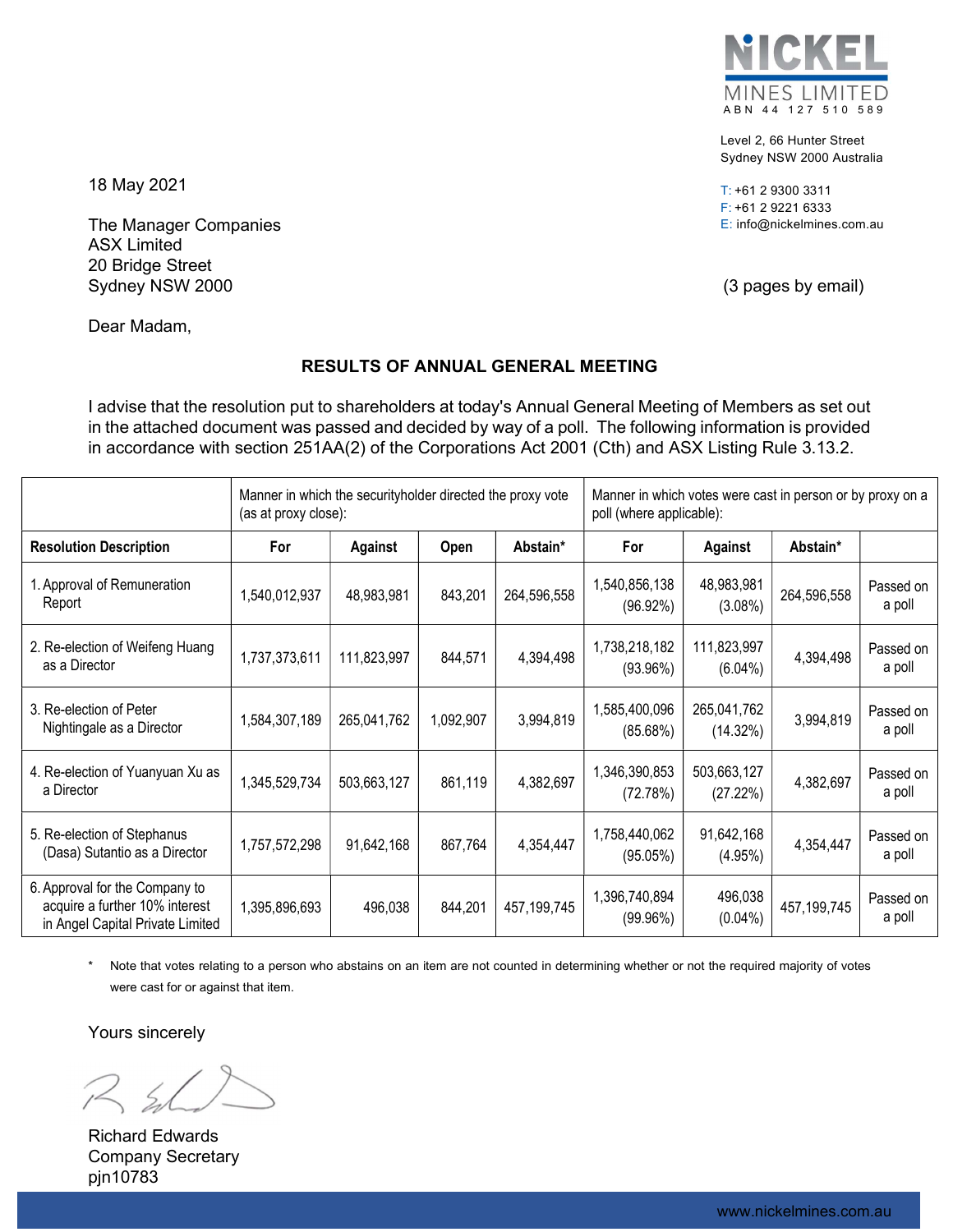

Level 2, 66 Hunter Street Sydney NSW 2000 Australia

 $T: +61$  2 9300 3311  $F: +61292216333$ E: redwards@nickelmines.com.au

## NOTICE OF ANNUAL GENERAL MEETING

Notice is hereby given that the Annual General Meeting ('AGM') of members is to be convened at Level 2, 66 Hunter Street, Sydney, NSW, 2000 on 18 May 2021 at 11.00 am.

Shareholders are encouraged to attend the AGM virtually via a live Zoom webcast and will be able participate in the AGM and ask questions and make comments in relation to the business of the AGM via the Zoom webcast. Shareholders are encouraged to vote by submitting a Proxy Form as all voting will be by way of a poll and shareholders may vote in real time at the AGM via the Zoom webcast.

> Zoom webcast details: Zoom Meeting ID - 941 6935 7870 Password - 035982 or access at https://zoom.us/j/94169357870?pwd=elBMMmlySm1tbS81alU1eXY2T3k1UT09

### **AGENDA**

### **BUSINESS**

To receive and consider the Company's annual financial report, the directors' report and the auditors' report for the year ended 31 December 2020.

To consider and, if thought fit, pass the following resolutions, with or without amendment:

**Ordinary Resolution 1. Approval of Remuneration Report** 'That the Remuneration Report for the year ended 31 December 2020 be and is hereby adopted.'

#### **Re-election of a Director Ordinary Resolution 2.**

'That Weifeng Huang be and is hereby re-elected as a Director.'

**Ordinary Resolution 3. Re-election of a Director** 

'That Peter Nightingale be and is hereby re-elected as a Director.'

#### **Ordinary Resolution 4. Re-election of a Director**

'That Yuanyuan Xu be and is hereby re-elected as a Director.'